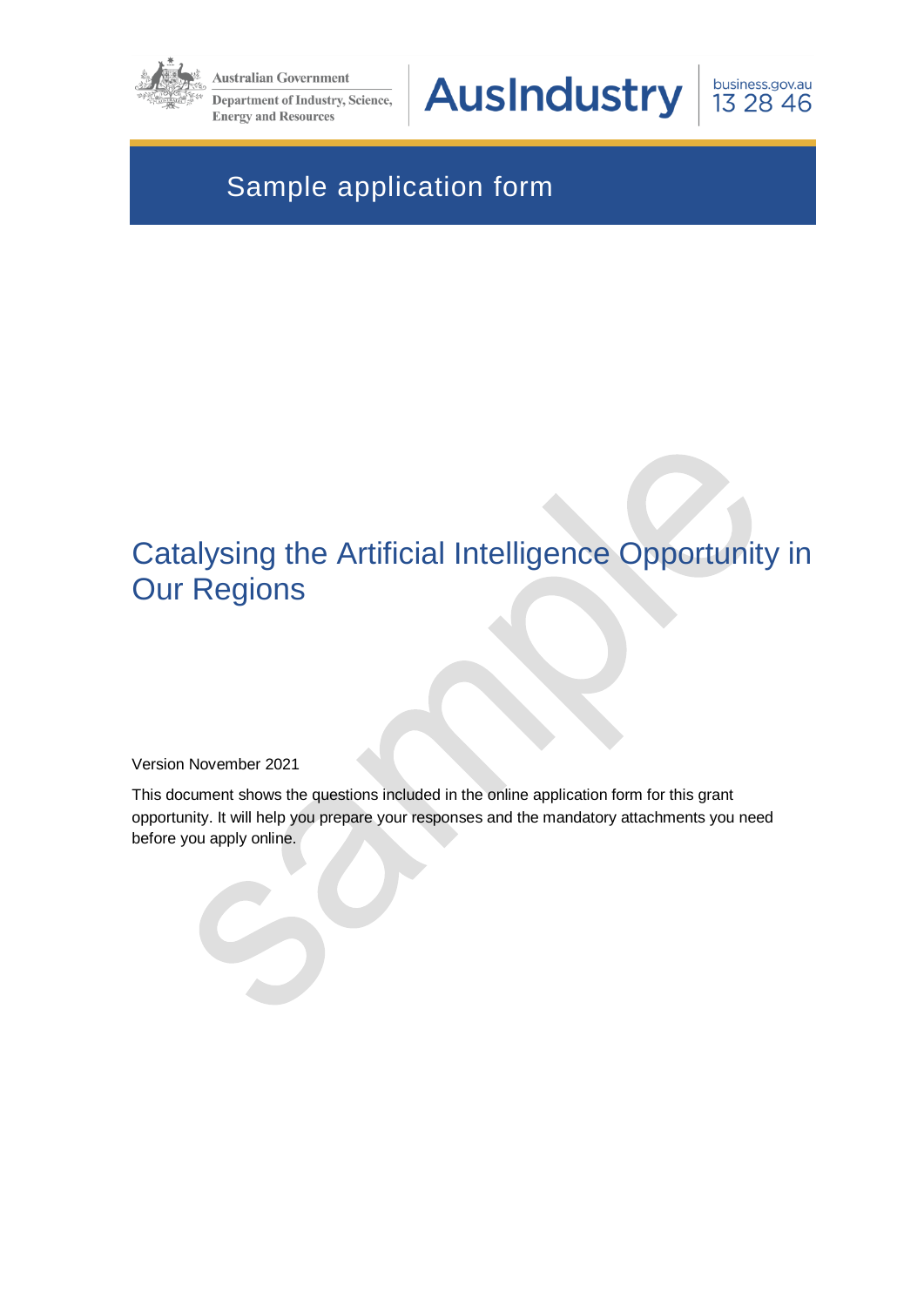## **Instructions**

The online form captures the information required by the department to assess and manage your application for services and funding.

The first page of the application page contains the following instructions.

### **Completing your application**

The application consists of separate pages as shown in the navigation menu on the left hand side of the portal page. You can navigate between pages using the menu or the buttons at the bottom of each page.

A red asterisk \* indicates a mandatory question. A warning message may appear if you have not completed all of the mandatory questions or if there is an issue with information you have entered.

#### **Saving your responses**

You can save your changes at any time by using the Save button.

To prevent you losing your work you should save often. The portal will time out after 30 minutes if you do not save. Typing or moving your mouse does not reset the time out.

You must use the Save and Continue button to validate the information on each page. If you use the menu to navigate between pages, you will be prompted on the final page to go back and validate all of the information you have entered. A green tick indicates a validated page.

You can modify saved responses up until you submit your application.

### **Participants**

You may invite others to assist in completing your application via the application summary page. To do this:

- Select the Participants button
- Enter the details

An email will be sent to the participant inviting them to assist with your application.

#### **Submitting your application**

You must complete every page of the application before you can submit.

You must also read and agree to the declaration which advises you of your responsibilities.

Check all your answers before you submit your application. After you submit, it will no longer be editable.

#### **Internet browsers supported by the portal**

We recommend that you use the following browsers for optimum functionality:

- On Windows: The latest versions of Mozilla Firefox, Google Chrome and Microsoft Edge
- On Mac: The latest versions of Safari and Google Chrome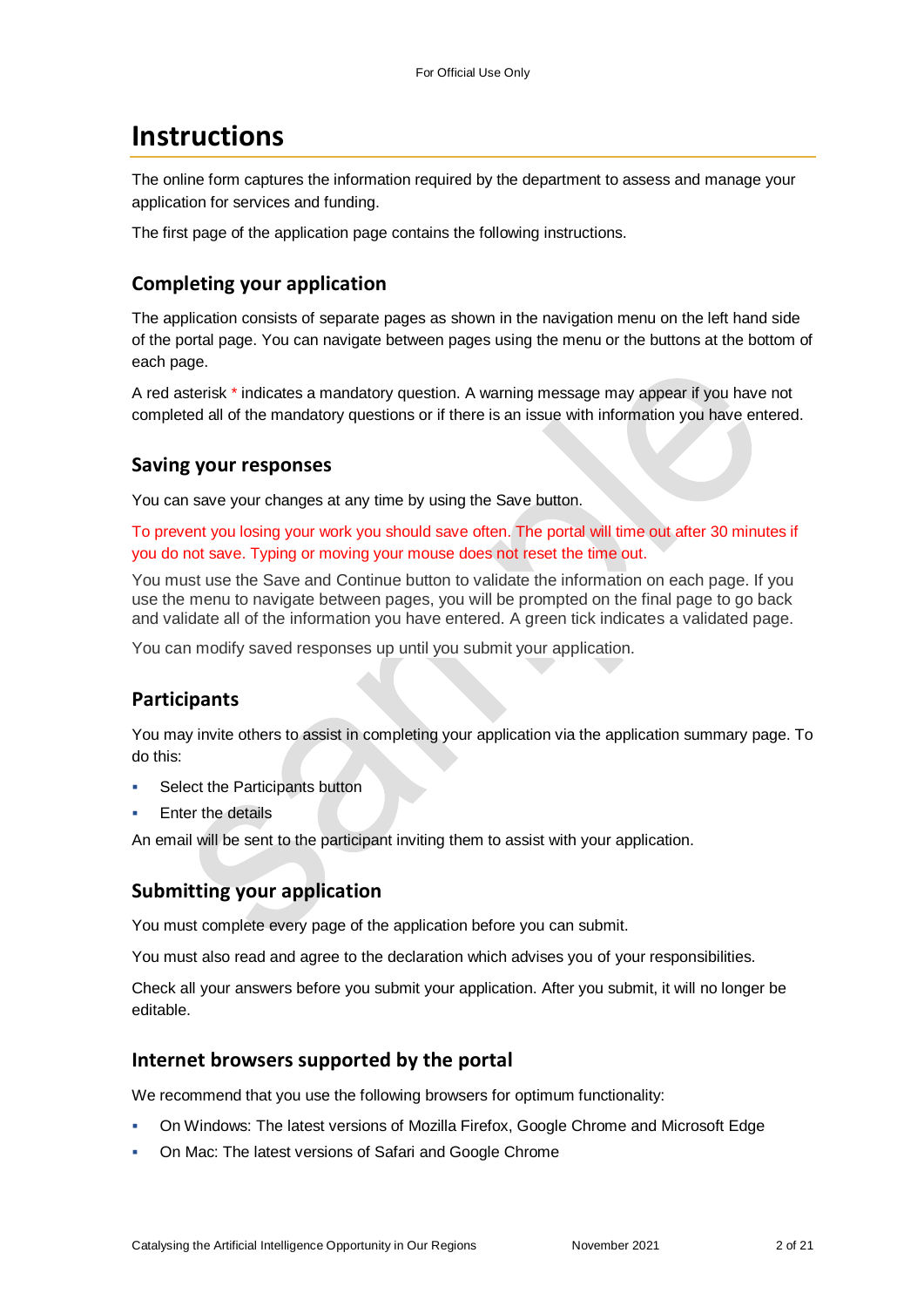### **Getting help**

If you require further assistance completing this form, **contact us** by email or web chat or on 13 28 46.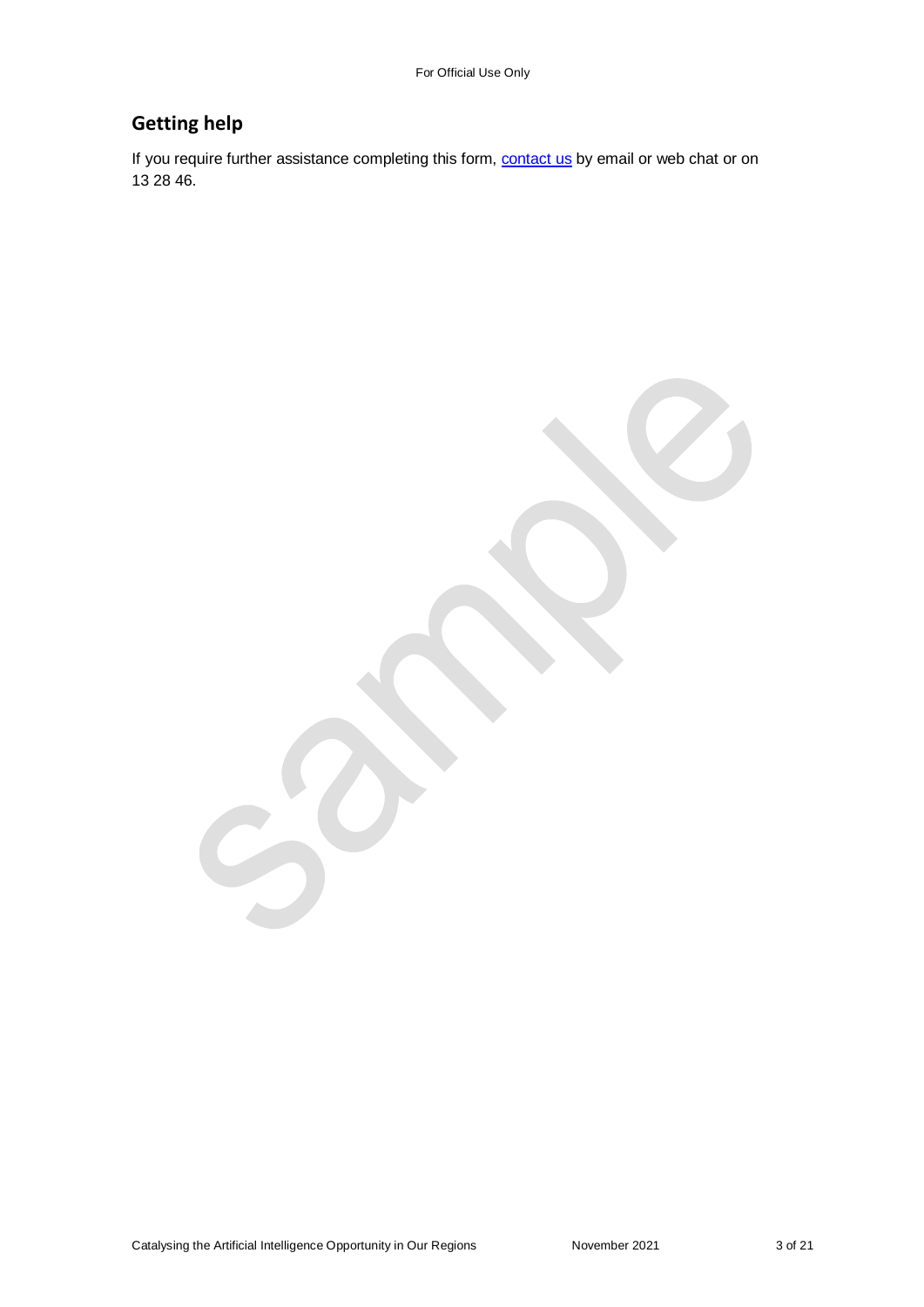# **A. Program selection**

#### Before you start your application, we need to first identify what type of entity is applying.

*Some programs we offer allow entities without an ABN to apply. The form is designed to accommodate these entities. However for this grant opportunity, an ABN is mandatory, If you do*  not have an ABN this grant opportunity will not appear in the program selection at the bottom of the *first page and you will not be able to continue.*

If you are a trustee applying on behalf of a trust we will need details of both the trust and trustee.

Before you start you should have the following details ready if they are applicable to you.

- Australian Business Number (ABN)
	- or
- Australian Company Number (ACN)
- Indigenous Corporation Number
- Australian Registered Body Number
- Australian Registered Scheme Number
- Incorporated Association Registration
- Co-operative Registration Number
- Charity status
- Not for profit status

Where applicable, international organisations will need to provide

- country of registration
- registration number

### **A.1. Program selection**

You must select from a drop-down menu the program that you are applying for. If you have been provided with an Invitation code, you will be able to enter it here which will select the program for you.

- Field 1 select Catalysing the Artificial Intelligence Opportunity in Our Regions Round 1
- Field 2 select Catalysing the Artificial Intelligence Opportunity in Our Regions Round 1

*When you have selected the program, the following text will appear.*

The grant opportunity provides funding for collaborative projects which will support regional industries, businesses and communities to realise the benefits from the development, adoption and use of artificial intelligence technologies.

The maximum grant amount is \$500,000.

You should read the [grant opportunity guidelines](https://business.gov.au/grants-and-programs/catalysing-the-artificial-intelligence-opportunity-in-our-regions-round-1#key-documents) and [sample grant agreements](https://business.gov.au/grants-and-programs/catalysing-the-artificial-intelligence-opportunity-in-our-regions-round-1#key-documents) before filling out this application. We recommend you keep the guidelines open as you are completing your application so you can refer to them when providing your responses.

You may submit your application at any time up until 5.00pm AEDT on 21 February 2022. Please take account of time zone differences when submitting your application.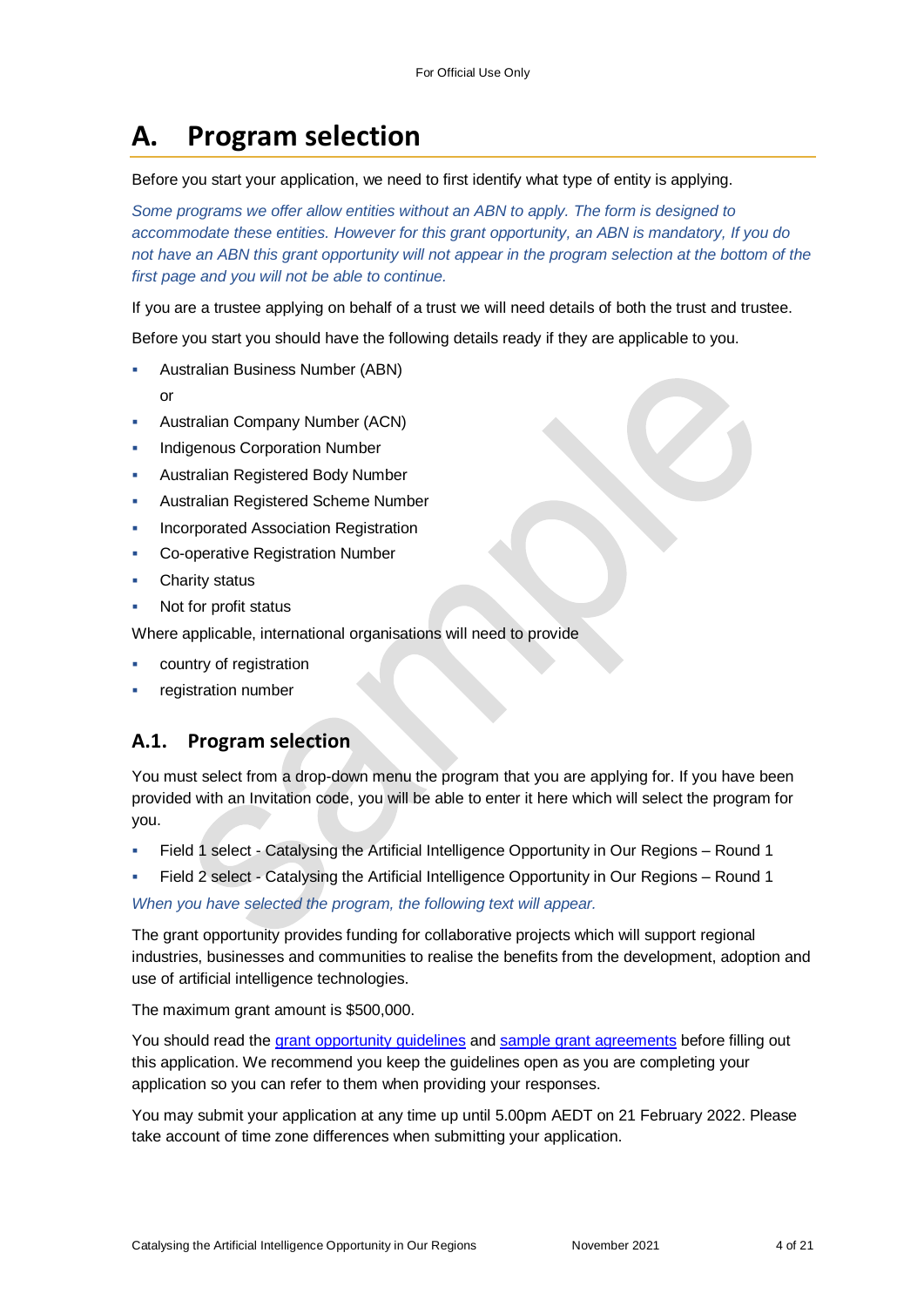## **B. Eligibility**

We will ask you the following questions to establish your eligibility for the grant opportunity.

*Questions marked with an asterisk are mandatory.* 

are you an entity incorporated in Australia? \*

*You must answer yes to proceed to next question*

 is your application a joint application where you or your project partner are an eligible regional participant as outlined in the grant opportunity guidelines? \*

*You must answer yes to proceed to next question.*

 does your project address one or more of the programs objectives or outcomes as outlined in section 2 of the quidelines? \*

*You must answer yes to proceed to next question.*

 does your project have at least \$500,000 in eligible expenditure? Refer to section 5.1 for eligible activities and 5.3 and Appendix A of the grant opportunity guidelines for eligible expenditure \*

*You must answer yes to proceed to next section.*

 do you certify that your organisation, independently of the program, engages in or intends to engage in activities to build artificial intelligence capabilities for businesses and communities; and or activities to develop businesses and communities in regional areas? \*

*You must answer yes to proceed to next section.*

 can you provide evidence from your board (or chief executive officer or equivalent if there is no board) that the project is supported, and that you can complete the project and meet the costs of the project not covered by grant funding? \*

*You must use the template* [CEO / Board letter](https://business.gov.au/grants-and-programs/catalysing-the-artificial-intelligence-opportunity-in-our-regions-round-1#key-documents) *which is available on* [business.gov.au](https://business.gov.au/grants-and-programs/catalysing-the-artificial-intelligence-opportunity-in-our-regions-round-1#key-documents) *and [GrantConnect.](http://www.grants.gov.au/)*

#### *You must answer yes to proceed to next question.*

 can you provide evidence of how you will provide your share of project costs such as an accountant declaration that confirms you can fund your share of the project costs, including any ineligible expenditure?

You must use the accountant declaration template which is available on [business.gov.au](https://business.gov.au/grants-and-programs/catalysing-the-artificial-intelligence-opportunity-in-our-regions-round-1#key-documents) and GrantConnect<sup>3</sup>

#### *You must answer yes to proceed to next question.*

 do you declare that you and any project partner/s are not included on the National Redress Scheme's website list of 'Institutions that have not joined or signified their intent to join the Scheme' [\(www.nationalredress.gov.au\)](http://www.nationalredress.gov.au/). \*

#### *You must answer yes to proceed to next question.*

 Do you declare that you and any project partners have not been named by the Workplace Gender Equality Agency as an organisation that has [not complied](https://www.wgea.gov.au/what-we-do/compliance-reporting/non-compliant-list) with Workplace Gender Equality Act (2012). \*

*You must answer yes to proceed to next section and hit save and continue to validate your answers.*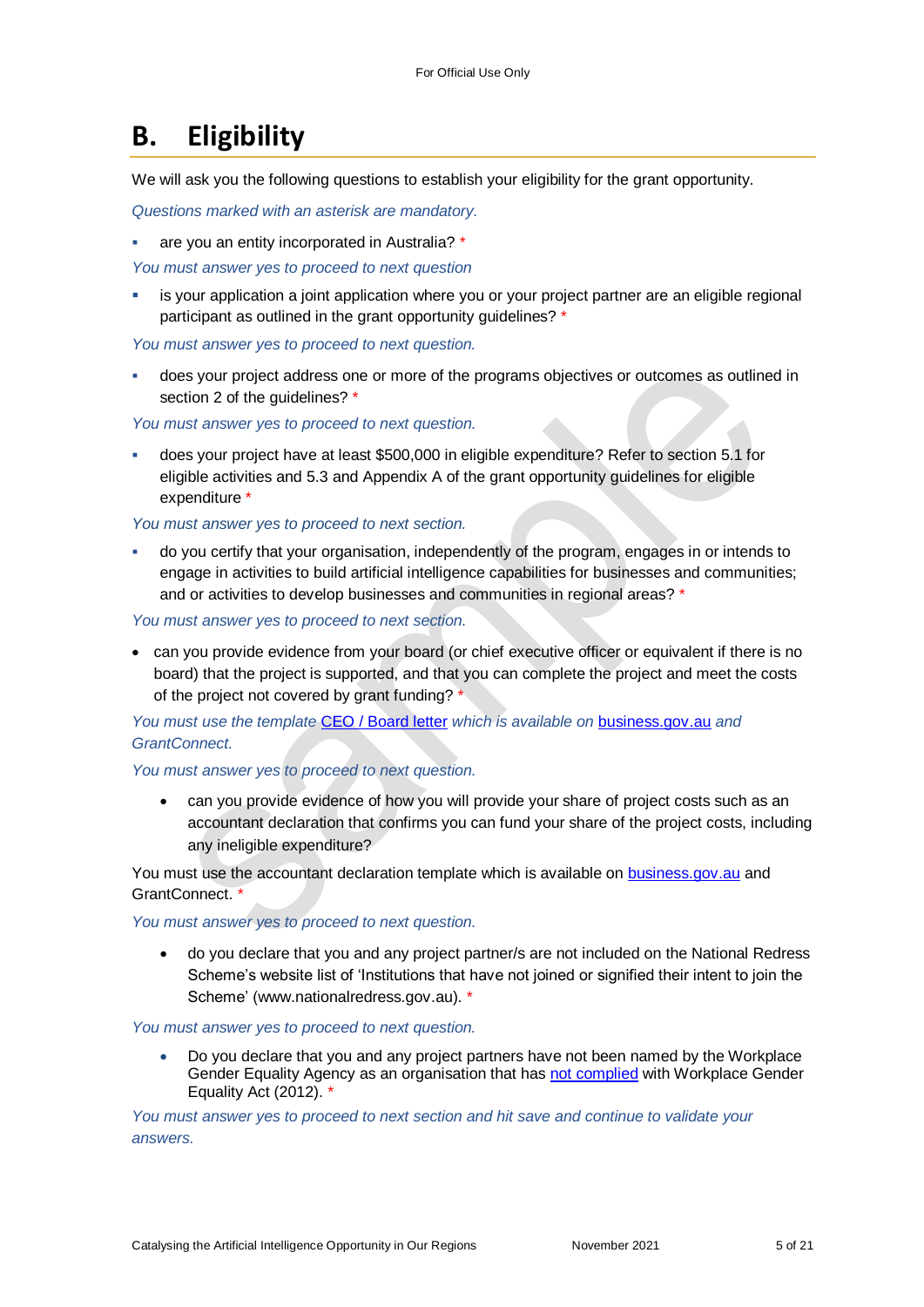## **C. Applicant address**

#### **C.1. Applicant street address**

#### You must provide your street address

*When you start typing the address in the field you can select the correct one from the drop down list that appears. If it is not there you can enter manually.*

#### **C.2. Applicant postal address**

#### You must provide your postal address

*When you start typing the address in the field you can select the correct one from the drop down list that appears. If it is not there you can enter manually.*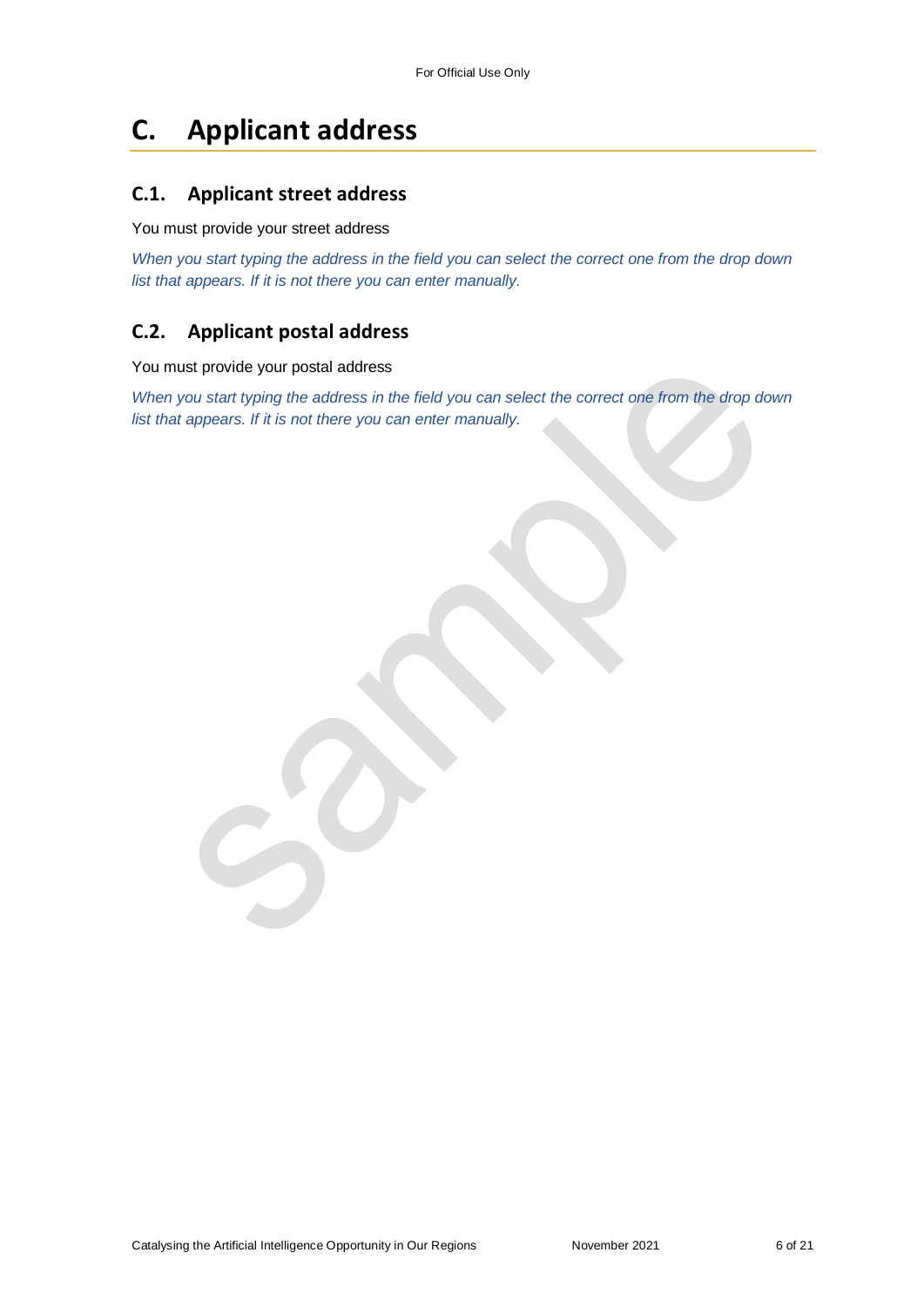## **D. About your organisation**

#### **D.1. Latest Financial Year Figures**

- Has the applicant existed for a complete financial year?
- If no, enter the number of months completed in the financial year to date.

### **D.2. Recent trading performance**

You must provide the following financial information about the applicant organisation.

*We collect the following data from all applicants across all grant programs. We use this data to better understand your organisation and to help us develop better policies and programs.*

*All amounts must show a whole dollar value e.g. \$1 million should be presented as \$1,000,000. The turnover value must be that of the entity that is making the grant application (the 'applicant'), regardless of whether the entity belongs to a consolidated group for tax purposes.*

*These fields are mandatory and entering \$0 is acceptable if applicable for your organisation.*

Sales Revenue (Turnover)

*Total revenue from the sale of goods and services, as reported in your organisation's Business Activity Statements (BAS).*

Export revenue

*Total revenue from export sales, as reported in your organisation's BAS.*

R&D expenditure

*Expenditure on research and development, i.e. creative work undertaken on a systematic basis in order to increase the stock of knowledge, including knowledge of man, culture and society, and the use of this stock of knowledge to devise new applications.*

#### Taxable income

*Taxable income or loss as per the applicant's Business Income Company Tax Return form.*

Number of employees (headcount)

*Number of individuals who are entitled to paid leave (sick and holiday), or generate income from managing the business. This should include working proprietors and salaried directors.*

Number of independent contractors (headcount)

*Number of individuals engaged by the business under a commercial contract (rather than an employment contract) to provide employee-like services on site.*

### **D.3. Your ANZSIC code**

Provide from a drop-down menu:

- your organisation's main revenue earning division under the Australian and New Zealand Standard Industrial Classification [\(ANZSIC\)](https://www.abs.gov.au/ausstats/abs@.nsf/0/20C5B5A4F46DF95BCA25711F00146D75?opendocument).
- your organisation's main revenue earning class under the Australian and New Zealand Standard Industrial Classification [\(ANZSIC\)](https://www.abs.gov.au/ausstats/abs@.nsf/0/20C5B5A4F46DF95BCA25711F00146D75?opendocument).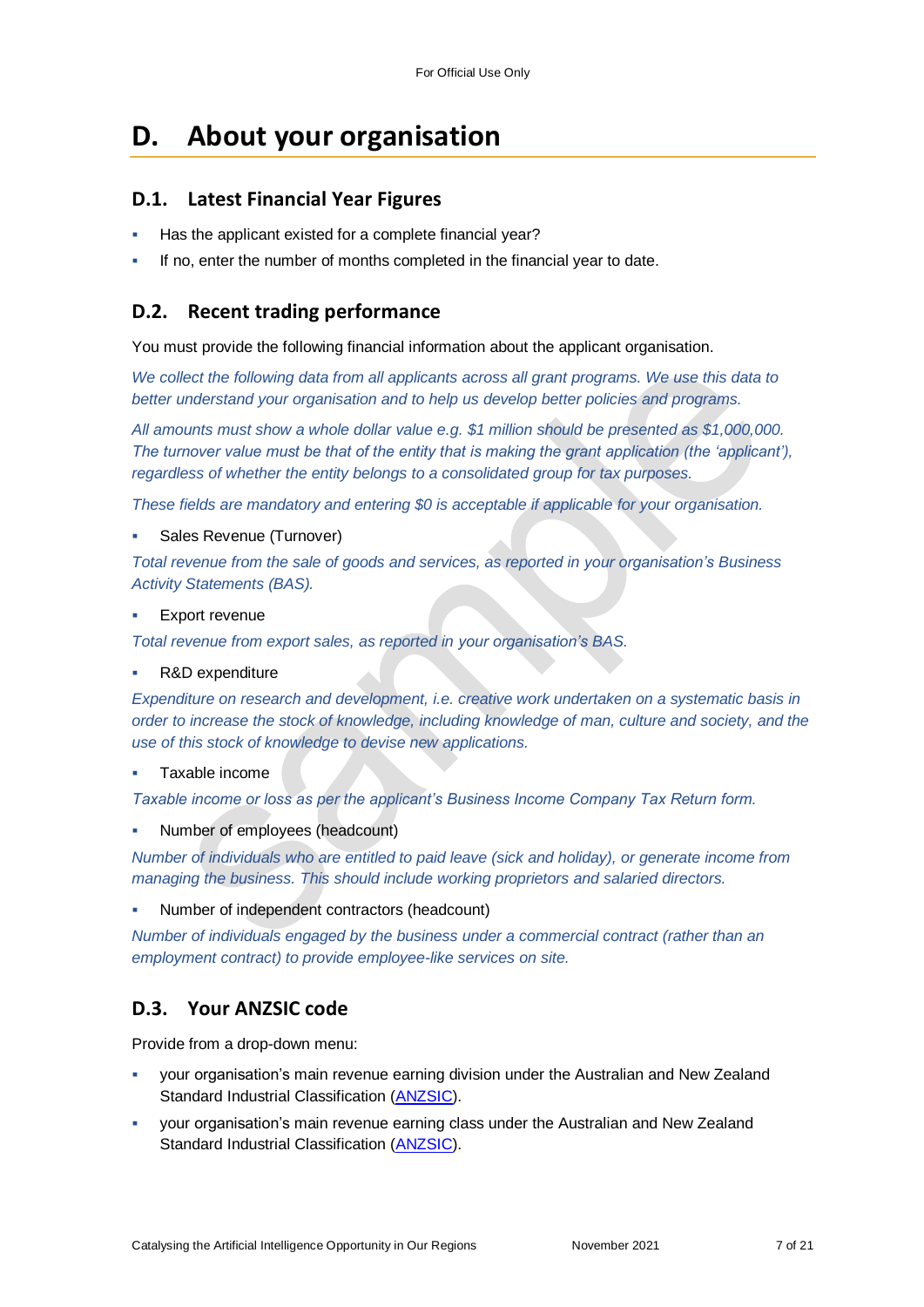#### **D.4. Indigenous organisation**

Is your organisation Indigenous owned?

*An organisation is considered Indigenous owned where at least 51% of the organisation's members or proprietors are Indigenous.*

Is your organisation Indigenous controlled?

*An organisation is considered Indigenous controlled where at least 51% of the organisation's board or management committee is Indigenous.*

### **D.5. National Security Plan**

Does your business have a plan or framework in place to manage any potential security risks associated with the project and your business more broadly?

*This includes protecting your business from potential national security risks including cyber security threats and the secure handling of data (a copy of your plan or framework may be requested at a later stage).*

### **D.6. Foreign Affiliations**

Does your project receive any funding or non-financial support from a foreign source?\*

*If yes*

Provide details of the foreign financial support. \*

*Your response is limited to 750 characters including spaces and does not support formatting.*

Do any entities or key personnel involved with the project receive financial support or benefits from a foreign source?\*

*If yes*

Provide details of the arrangement. \*

*Your response is limited to 750 characters including spaces and does not support formatting.*

Do any entities or key personnel involved with the project have any current or former association with a foreign talent program?\*

*If yes*

Provide details of the foreign talent program. \*

*Your response is limited to 750 characters including spaces and does not support formatting.*

Do any entities or key personnel involved with the project have any ties to a foreign government, military or state-owned enterprise? \*

*If yes*

Provide details of the affiliations or associations. \*

*Your response is limited to 750 characters including spaces and does not support formatting.*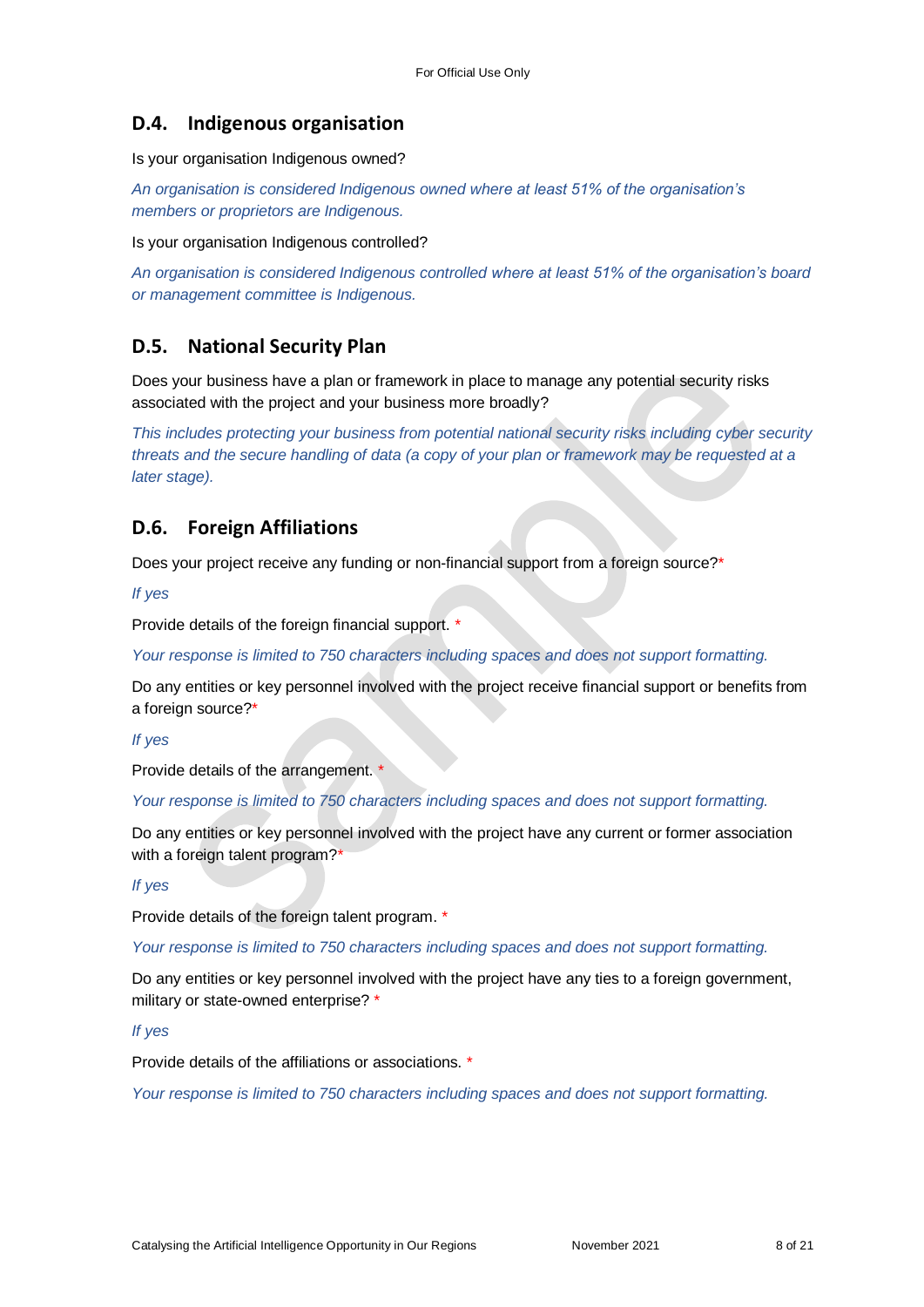### **D.7. Disclosure of financial penalties**

Have any of your board members, management or persons of authority been subject to any pecuniary penalty, whether civil, criminal or administrative, imposed by a Commonwealth, State, or Territory court or a Commonwealth, State, or Territory entity?

*If yes*

Provide Details

*Your response is limited to 750 characters including spaces and does not support formatting.*

# **E. Project information**

On this page you must provide the detailed information about your proposed project.

*If your application is successful, we will publish some grant details on [GrantConnect](http://www.grants.gov.au/) and other government publications. Published details include:*

- *name of the grant recipient*
- *a project title*
- *a brief project description and its intended outcome*
- *amount of grant funding awarded.*

### **E.1. Project title and description**

Provide a project title.

*Your response is limited to 75 characters including spaces and does not support formatting.* 

Provide a brief project description.

*Your response is limited to 750 characters including spaces and does not support formatting.* 

*Ensure your project description focuses on your project's key activities and outcomes. Outline what it is you are going to do and how it will benefit the program.*

### **E.2. Detailed project description and key activities**

*This information will be included in your grant agreement if your application is successful.*

Provide a detailed description of your project including the project scope and key activities.

*Your response is limited to 5000 characters including spaces and does not support formatting.* 

You must also provide a project plan which you should attach later in your application. Refer to the grant opportunity guidelines for the requirements of the project plan.

#### **E.3. Project outcomes**

*This information will be included in your grant agreement if your application is successful.*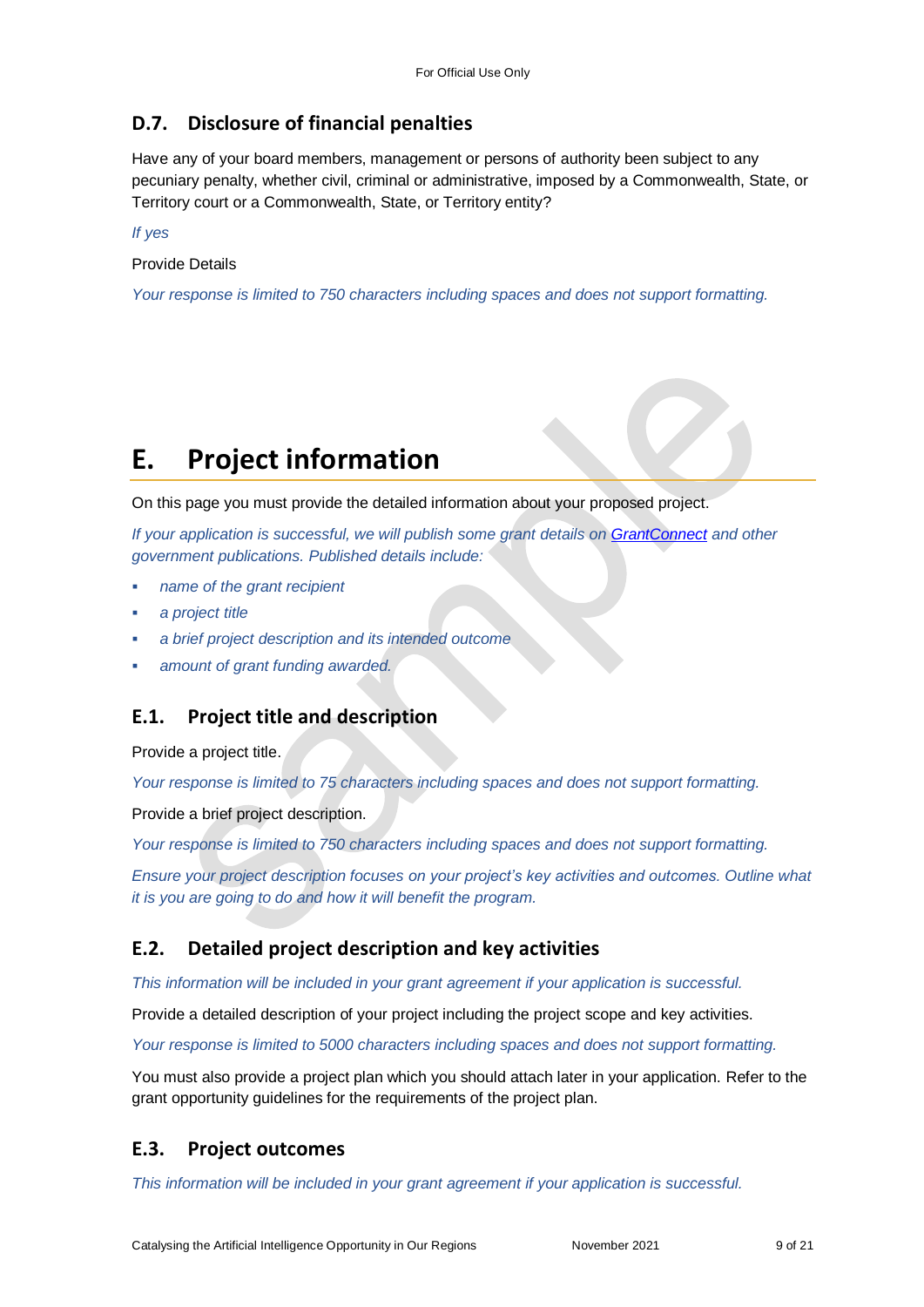Provide a summary of the expected project outcomes.

*Your response is limited to 5000 characters including spaces and does not support formatting.*

### **E.4. Project duration**

*Your project must be completed by 31 March 2024*

#### **E.5. Project milestones**

You must breakdown your project into milestones. You should include the key activities occurring at each milestone. The start date of milestone 1 is the expected project start date. The end date of your last milestone activity will be the project end date. You will be required to complete the following fields. You can add up to 10 milestones.

Milestone title

*Your response is limited to 100 characters including spaces and does not support formatting.*

**Description** 

*Your response is limited to 750 characters including spaces and does not support formatting.*

- Estimated start date
- Estimated end date

### **E.6. Project location**

You must provide the address where your project will be undertaken and the estimated percentage of project value expected to be undertaken at that site. If you have multiple sites you must add the address of each site.

*A project site must be a street address. Do not provide a postal address, institution or building name.* 

- Project site address
- Estimated percentage of project value expected to be undertaken at site

### **E.7. Regional Participants**

It is a requirement that the lead or a project partner is an eligible regional participant. You must provide the name of the regional participant for this application.

*Your response is limited to 500 characters including spaces and does not support formatting.* 

### **E.8. Project Evaluation**

- 1. How many employees do you currently employ (headcount)?
- Full-time
- Part-time
- Contractors or casual

Of the above, how many Indigenous employees do you currently employ (headcount)?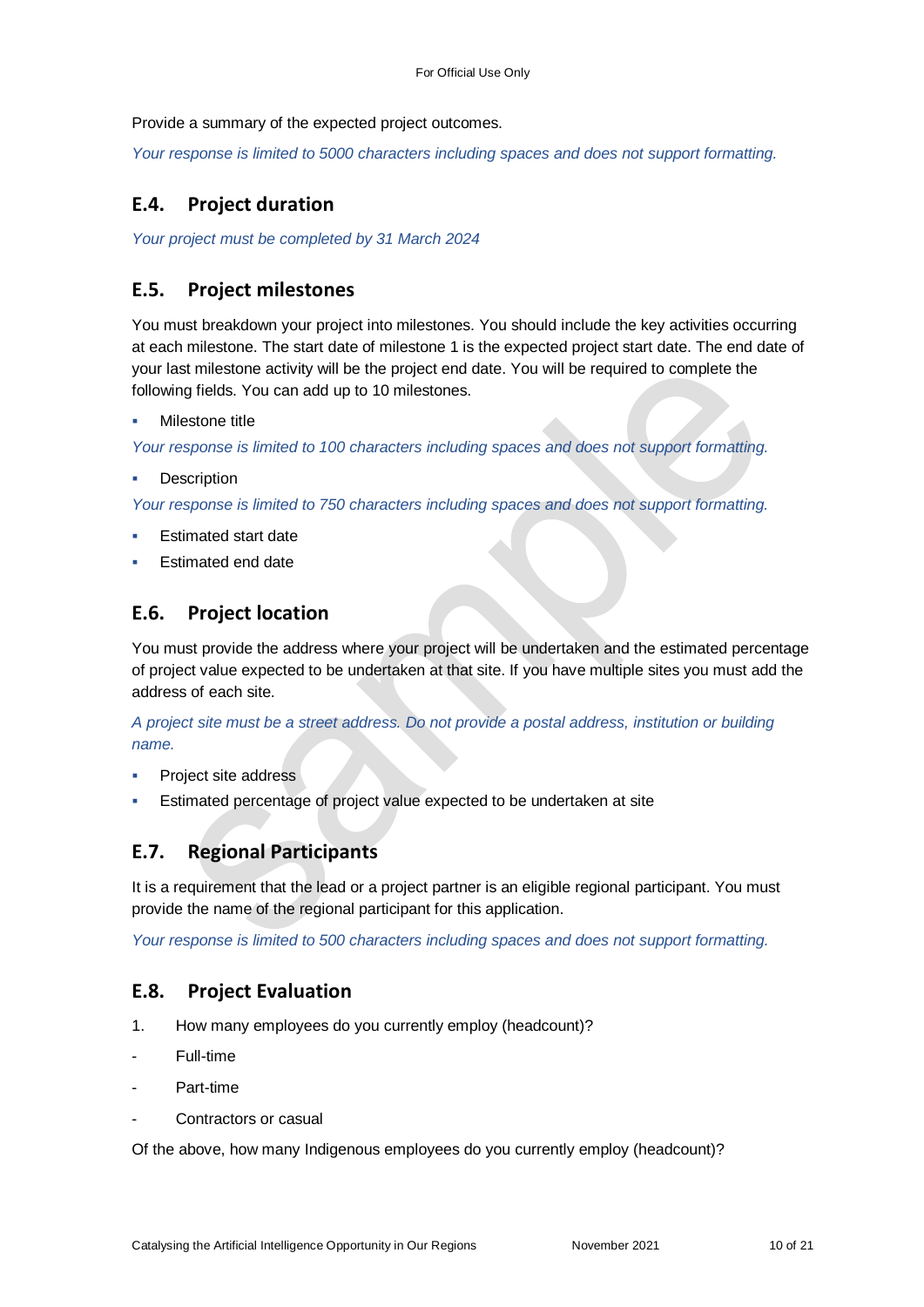- Full-time
- Part-time
- Contractors or casual
- 2. How many of your employees are currently undertaking skilled or unskilled roles?
- Skilled
- Unskilled

Skilled: requires an education level of either a bachelor degree or higher; advanced diploma or diploma; certificate III or IV (including trade certificate)

Unskilled: requires an education level of year 12 only and below.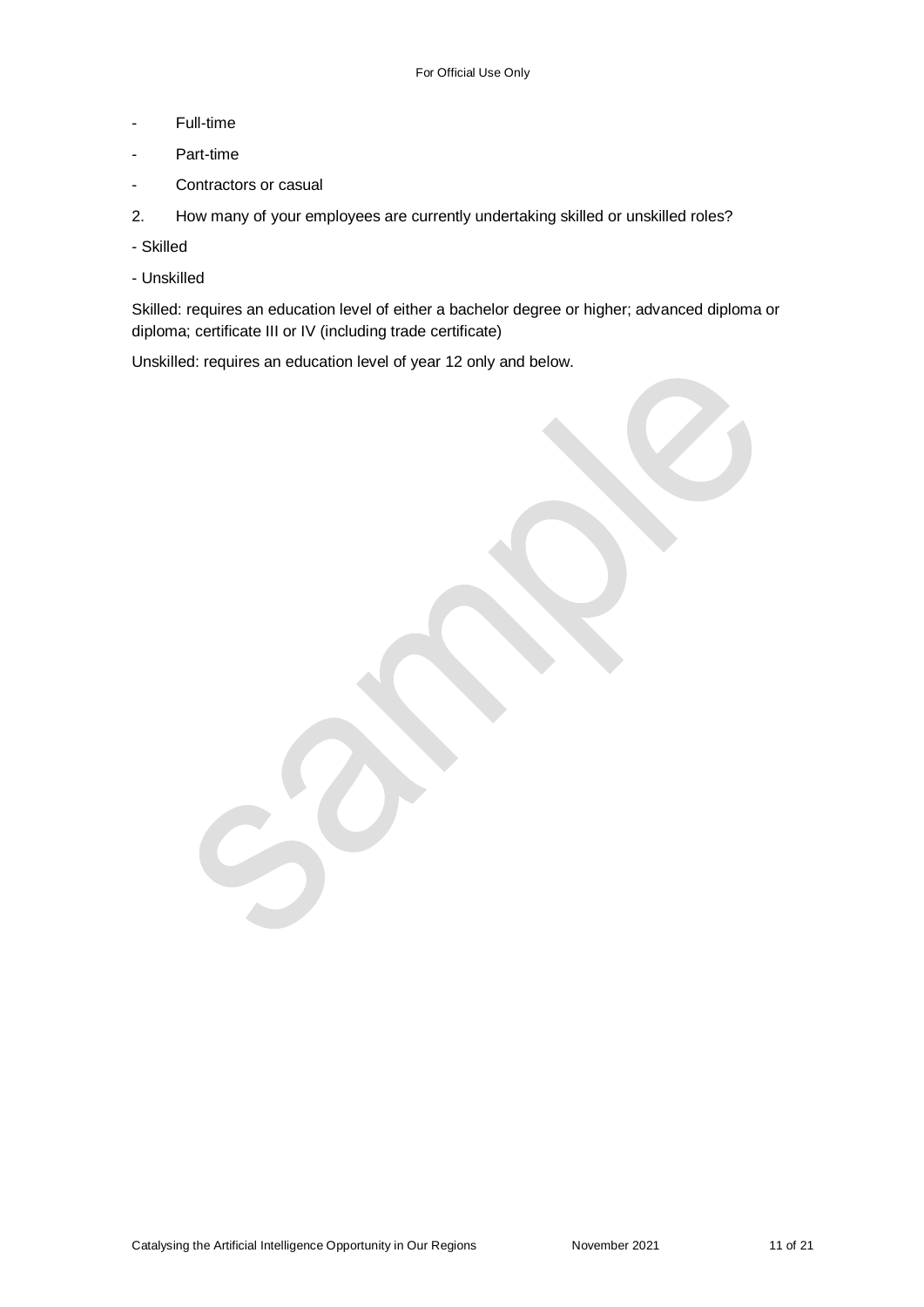## **F. Project budget**

#### **F.1. Project budget summary**

Provide a summary of your eligible project expenditure over the life of the project.

*If you are registered for GST, enter the GST exclusive amount. If you are not registered for GST, enter the GST inclusive amount. We only provide grant funding based on eligible expenditure. Refer to the guidelines for guidance on eligible expenditure.*

*The minimum project expenditure for this grant opportunity is \$500,000.*

*You will also be required to attach a detailed project budget later in the application form. Refer to the grant opportunity guidelines for the requirements of the budget.*

*The maximum salary for an employee, director or shareholder, including packaged components that you can claim through the grant is \$175,000 per financial year. The grant amount will be up to 50 per cent of eligible project expenditure.*

| Type of expenditure | <b>Head of expenditure</b>                          | <b>Financial Year</b> | <b>Cost</b> |
|---------------------|-----------------------------------------------------|-----------------------|-------------|
| Project expenditure |                                                     |                       | \$          |
|                     | Labour                                              |                       | \$          |
|                     |                                                     | 20xx/xx               | \$          |
|                     |                                                     | $20$ xx/xx            | \$          |
|                     |                                                     | $20$ xx/xx            | \$          |
|                     | Labour on costs (limited<br>to 30% of labour costs) |                       | \$          |
|                     |                                                     | 20xx/xx               | \$          |
|                     |                                                     | 20xx/xx               | \$          |
|                     |                                                     | 20xx/xx               | \$          |
|                     | Contract                                            |                       | \$          |
|                     |                                                     | 20xx/xx               | \$          |
|                     |                                                     | 20xx/xx               | \$          |
|                     |                                                     | 20xx/xx               | \$          |
|                     | Travel expenditure                                  |                       | \$          |
|                     |                                                     | 20xx/xx               | \$          |
|                     |                                                     | 20xx/xx               | \$          |
|                     |                                                     | 20xx/xx               | \$          |
|                     | Other                                               |                       | \$          |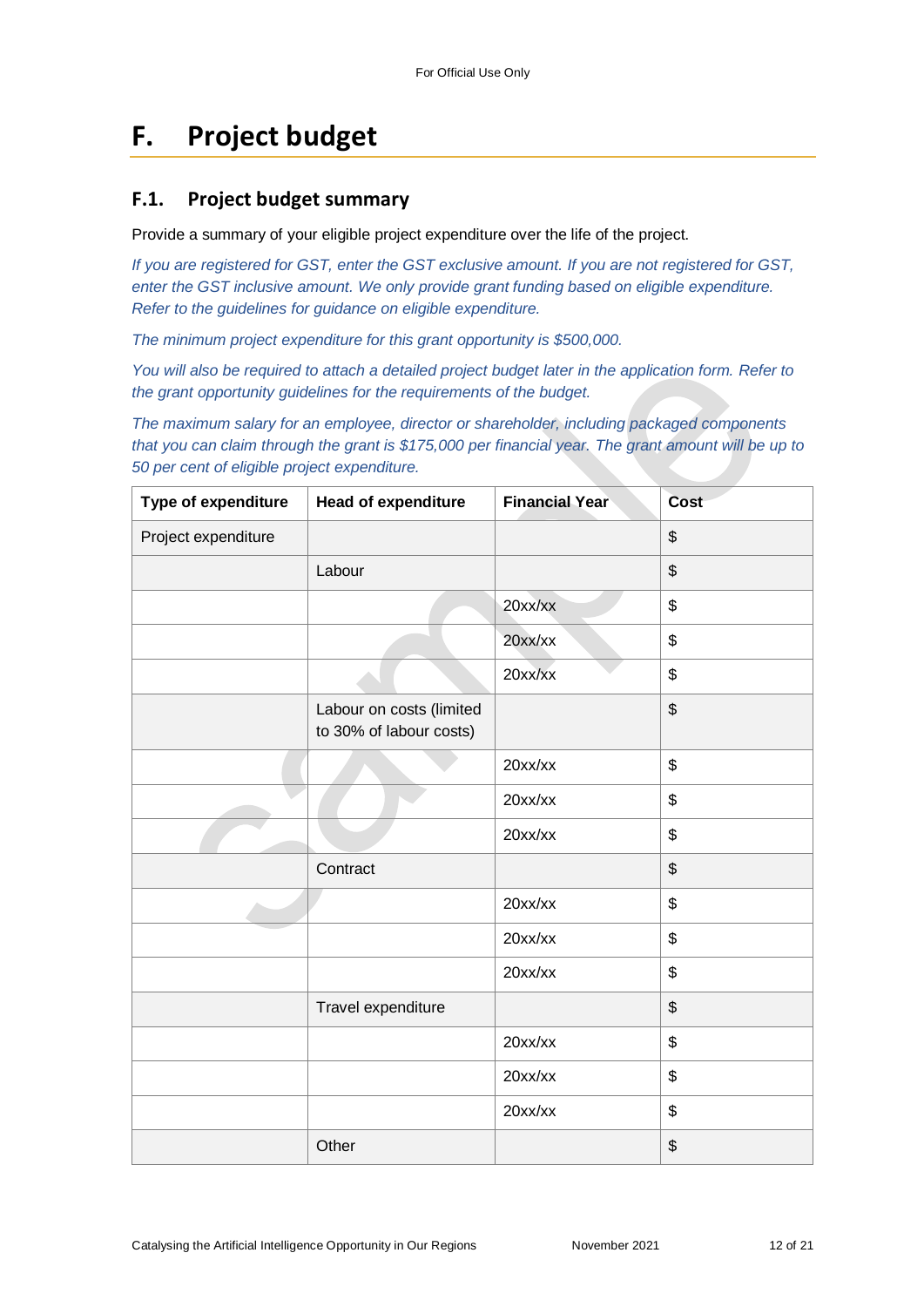| <b>Type of expenditure</b> | <b>Head of expenditure</b> | <b>Financial Year</b> | Cost |
|----------------------------|----------------------------|-----------------------|------|
|                            |                            | 20xx/xx               | \$   |
|                            |                            | 20xx/xx               | \$   |
|                            |                            | 20xx/xx               | \$   |
| Total                      |                            |                       |      |

#### **Grant funding requested**

You will be asked to enter the amount of grant funding you are requesting. Validations will limit your request to be within the grant opportunity guidelines.

### **F.2. Source of funding**

In this section you must provide details of how you will fund the project, other than the grant funding sought.

*The total of all sources of funding plus your grant, should be equal to your total project expenditure in the section above.*

*Your own contribution to the project is also considered a 'source of funding' and must be provided.*

You will need to provide the following information for all other sources of funding

- Name of contributor
- Type of contributor

*Contributors are divided into the following types*

- o *Your contribution*
- o *Other non-Commonwealth government grants*
- o *Other non-government contribution*
- Value of contribution
- Date due of contribution
- **Description**

*You may need to provide details around whether your contribution is sourced from bank loans, equity or cash flow etc.* 

*Where you are receiving other government funding you will need to provide details.*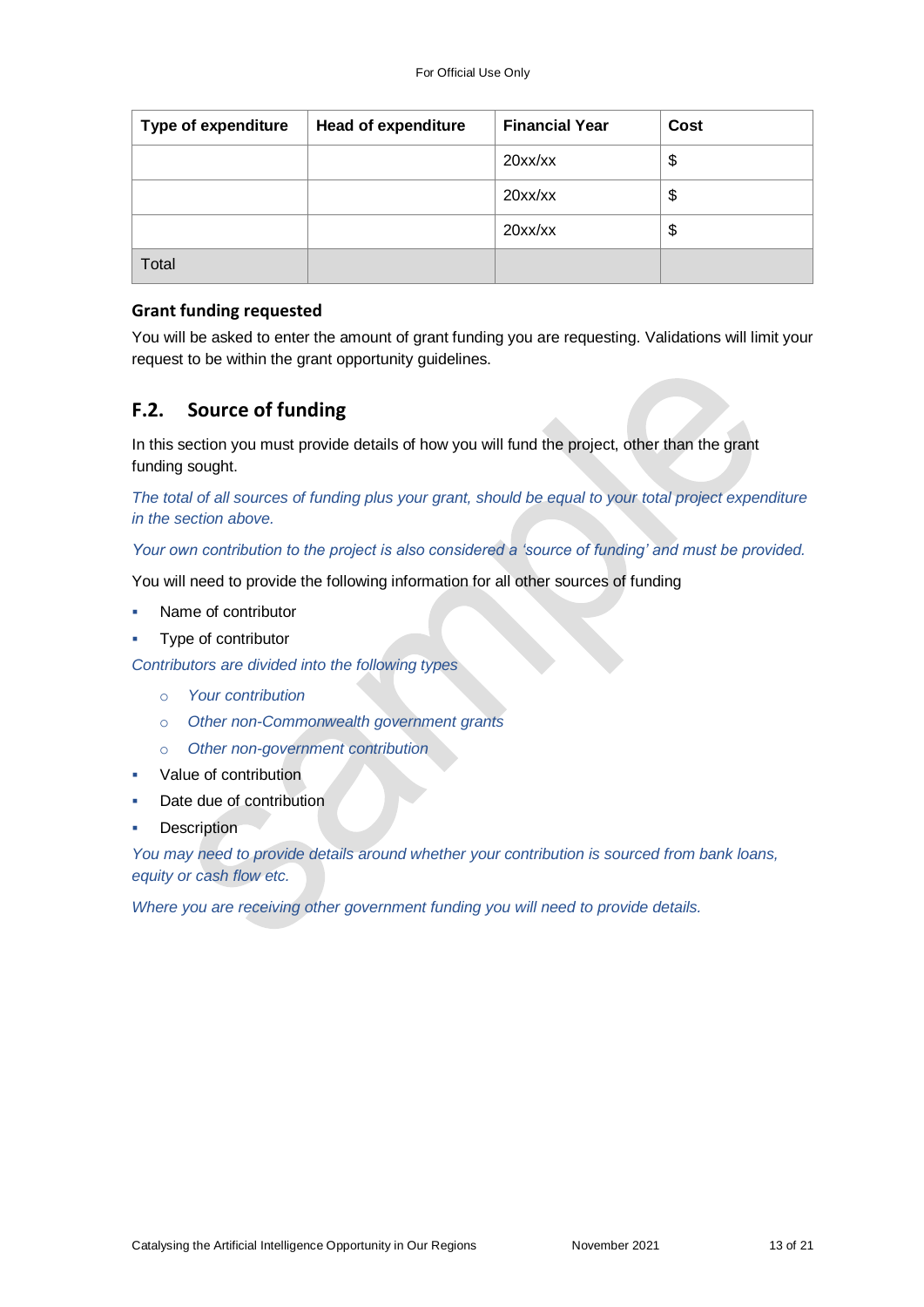## **G. Assessment criteria**

We will assess your application based on the weighting given to each criterion and against the indicators listed beneath each criterion. We will only consider funding applications that score at least 50 per cent against each criterion as these represent best value for money.

*The amount of detail and supporting evidence you provide should be commensurate with the project size, complexity and grant amount requested. You should define, quantify and provide evidence to support your answers.*

### **G.1. Assessment criterion 1 (30 points)**

*Your response is limited to 5000 characters including spaces and does not support formatting.* 

#### **Project alignment with the program objectives and outcomes**

You should demonstrate this by identifying:

- how your project will increase adoption and demonstration of real-world artificial intelligence technologies in regional area(s) and how these areas will benefit, including if the project aligns with regional strengths and/or growth opportunities
- the economic, productivity, social, environmental or other benefits of the project, including the nature of the regional challenge(s) being addressed and the region(s) and/or regional industries, businesses or communities that will benefit. Examples of these benefits may include but are not limited to:
	- **\*** transforming regional businesses to become more competitive
	- strengthening identified regional priorities, growth opportunities or industrial advantage
	- **solving significant regional challenges**
	- supporting job creation in regional industries, businesses and communities
- how your project will increase awareness of the benefits of artificial intelligence and their applications in regional area(s)
- how your project will develop new partnerships between regional industries, businesses and communities with the Australian technology sector.

## **G.2. Assessment criterion 2 (30 points)**

*Your response is limited to 5000 characters including spaces and does not support formatting.* 

#### **The quality of your project**

You should demonstrate this by identifying:

- how your project will use artificial intelligence and any other technologies, and why artificial intelligence is the right technology for your project
- the novel and/or innovative aspects of the project that are new or a significant improvement
- how your project partner(s) will contribute to the project, including any other relevant stakeholders who will be engaged through the course of the project
- the total investment your project will leverage, including any in-kind and other contributions and how these will help achieve the project's success (and how their dollar value has been calculated).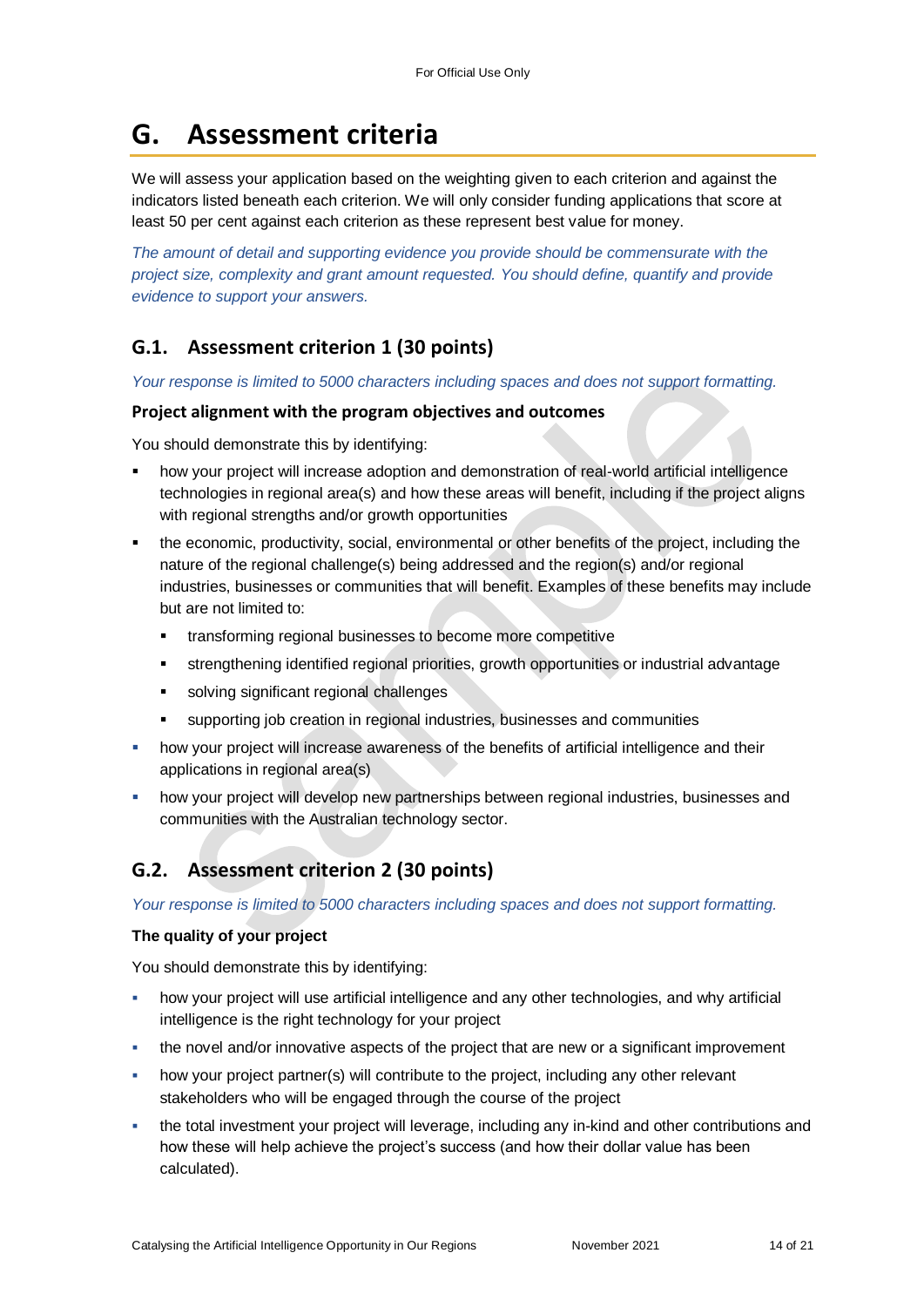### **G.3. Assessment criterion 3 (30 points)**

*Your response is limited to 5000 characters including spaces and does not support formatting.* 

#### **Capacity, capability and resources to deliver the project**

You should demonstrate this by:

- providing a sound project plan to manage and monitor the project, which addresses governance, security and intellectual property rights arrangements, and identifies risks and mitigation strategies
- identifying your readiness to commence the project, including availability of key personnel, equipment, access to or the ability to access any necessary infrastructure, any required regulatory and other approvals
- identifying your access to, or a clear plan for how you will gain access to, relevant technologies, appropriate data, computational resources and/or infrastructure<sup>1</sup> needed to deliver the project and test technical feasibility.

### **G.4. Assessment criterion 4 (10 points)**

*Your response is limited to 5000 characters including spaces and does not support formatting.* 

#### **The lasting impact of your project**

You should demonstrate this by identifying:

- the extent of the project's benefits and scale of impact(s) beyond the project partners and participants (this may include but is not limited to the numbers of businesses benefited, or jobs created)
- the broader or spill-over benefits<sup>2</sup> for the region(s) and/or other industries, businesses or communities in the long term
- your strategy to evaluate your project's success, including how these benefits will be measured and communicated.

If you are successful, you will need to develop an evaluation plan that will allow qualitative and quantitative measurements of the project's benefits and outcomes. You should explain what your project aims to achieve and your proposed evaluation methodology.

## **H. Project partners**

You must provide details about your project partners.

*For details about project partner contributions refer to the grant opportunity guidelines.*

Each application must be a joint application with a lead organisation, who is the main driver of the project and is eligible to apply, at least one regional partner, and other project partners if desired.

You must provide

l

- Australian Business Number (ABN)
- Other registration number where applicable

<sup>1</sup> Infrastructure may include suitable telecommunications connectivity, or by demonstrating that the proposed project will be able to be delivered.

Spill-over benefits are benefits realised not only by the direct partners of the project, but also those in close geographical proximity or in similar regional industries, sectors or communities. In preparing an application, applicants should consider how their project would, or could, result in potential benefits for other third parties (such as, solving a challenge that is common to a regional industry, creating a new public dataset that others could use, or providing a new public good or service that a whole community can benefit from).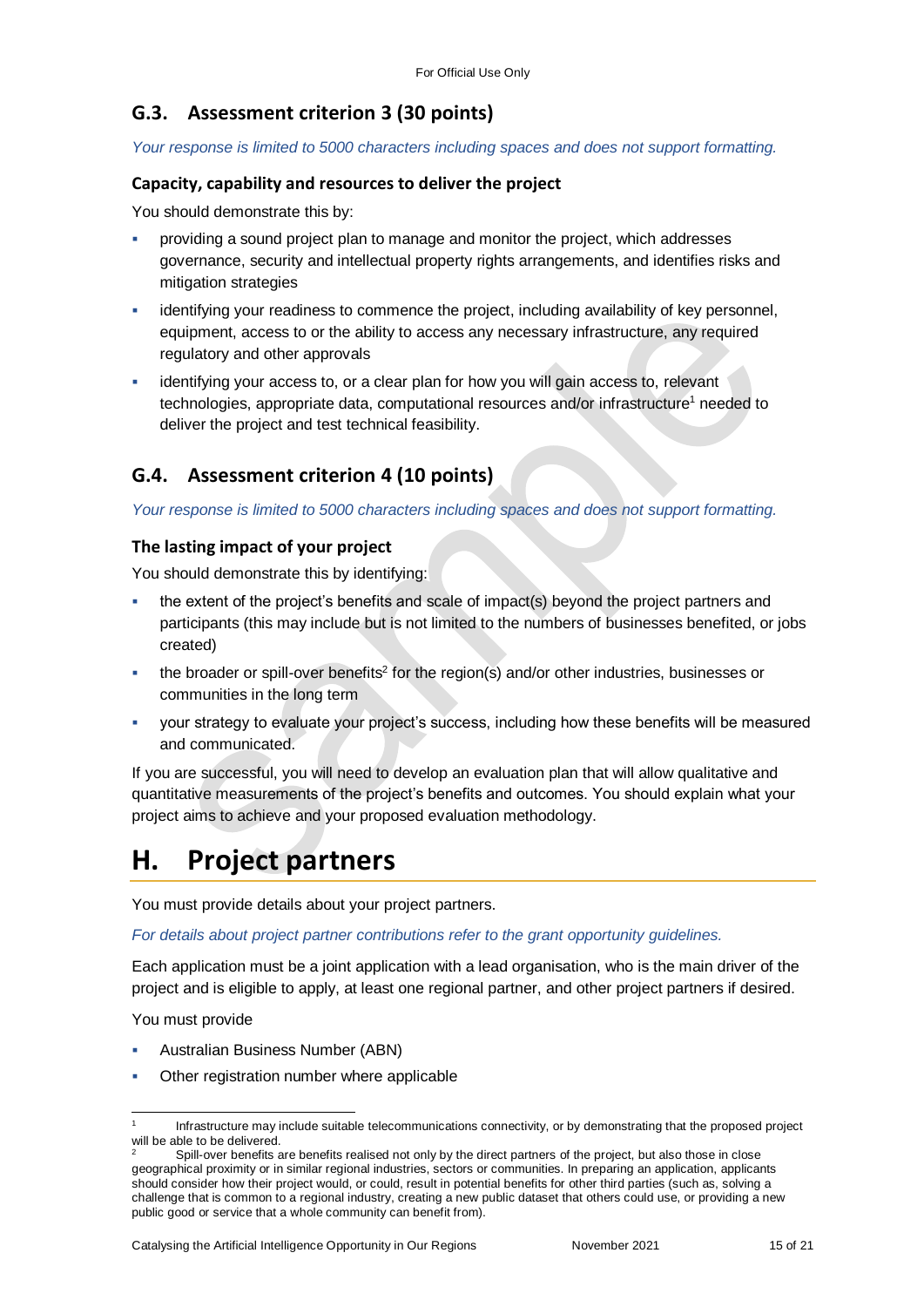- **Business address**
- Postal address
- Contact details
- Project partner letter of support attached. Letter to include details of partner contributions. Each letter of support should include:
	- **details of the project partner**
	- confirmation that the project is fully supported, that the project can be completed within the timeframe specified in section 3.2, and that the cost of the project not covered by grant funding can be met
	- an overview of how the project partner will work with the lead organisation and any other project partners in the group to successfully complete the project
	- an outline of the relevant experience and/or expertise the project partner will bring to the group
	- the roles/responsibilities the project partner will undertake, and the resources it will contribute (if any)
	- details of a nominated management level contact officer.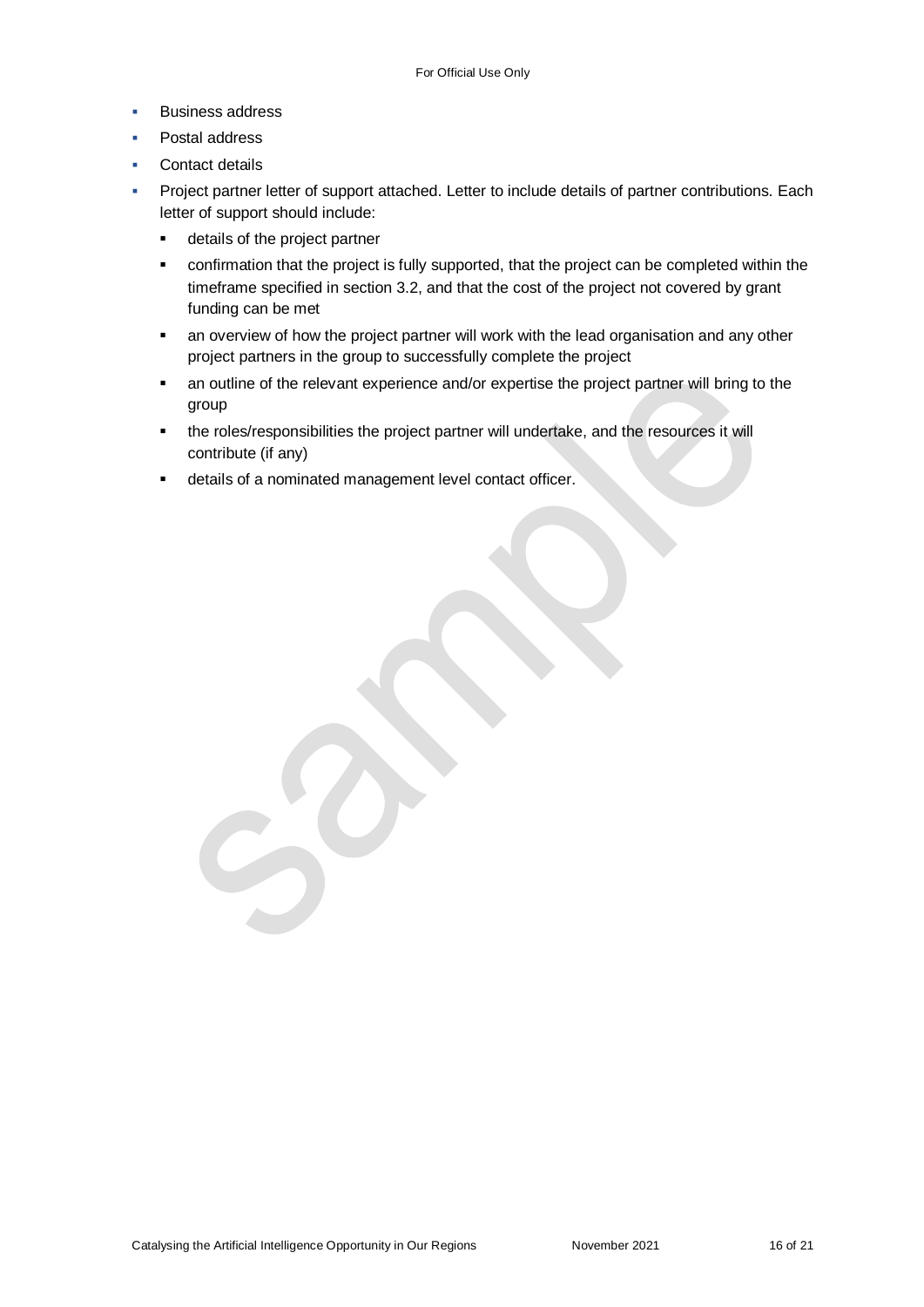## **I. Bank account details**

#### **H.1 Bank Account Details**

If your application is successful we will need to set up a payment process to pay your grant. We need your bank account details to do this. If your application is not successful we will not process these details.

*We can only pay grant funding to the applicant organisation, who if successful will be party to a grant agreement with the Commonwealth. You must provide bank account details for this organisation.*

#### **Account details**

Account name

**BSB** 

Account number

### **Payment contact**

Given name

Family name

Email address

Phone Number/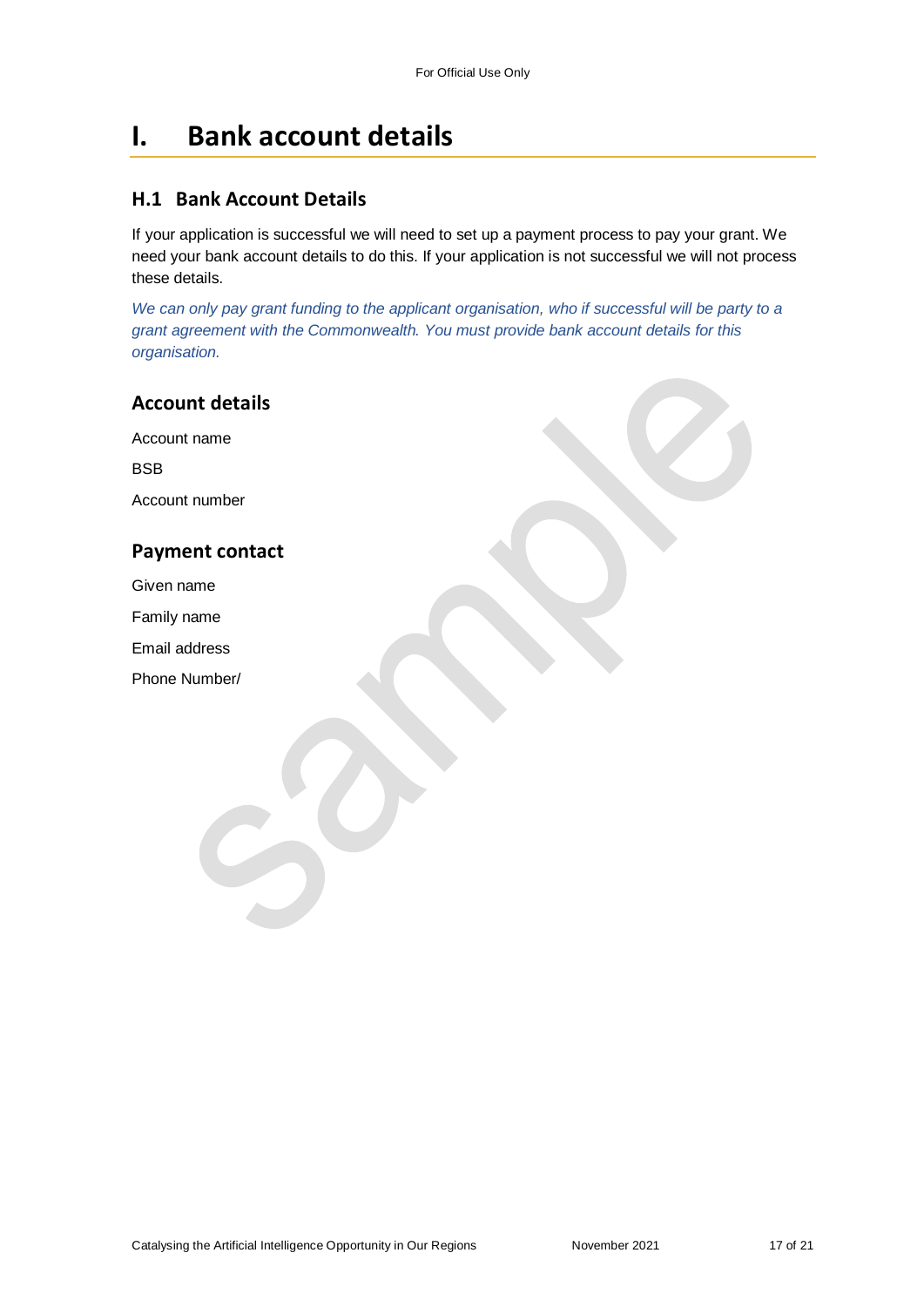## **J. Application finalisation**

You must answer the following questions and add any supporting documentation required.

#### **J.1. Conflict of interest**

Do you have any perceived or existing conflicts of interest to declare?

*Refer to the grant opportunity guidelines for further information on your conflict of interest responsibilities.*

If yes, describe the perceived or existing conflicts of interest.

*Your response is limited to 750 characters including spaces and does not support formatting.*

If yes, describe how you anticipate managing this conflict.

*Your response is limited to 750 characters including spaces and does not support formatting.*

#### **J.2. Program feedback**

How did you hear about the grant opportunity?

*You may select from a drop-down menu.*

#### **J.3. Additional documentation**

You must attach the following supporting documentation.

Project plan \*

*including a project budget and arrangements for governance, intellectual property rights and the identification of risks and mitigation strategies*

Accountant Declaration \*

*Please provide independent evidence that you can fund your cost of the project. Use mandatory Accountant's declaration template provided on business.gov.au.*

Evidence of support from the board, CEO or equivalent \*

*You must provide evidence from your board (or chief executive officer or equivalent if there is no*  board) that your project is supported and that you can complete the project and meet the costs of the project not covered by grant funding. Use mandatory template provided on **business.gov.au.** 

Trust Deed (where applicable)

*Where you have indicated your entity type is a trustee applying on behalf of a trust, you must attach trust documents showing the relationship of the incorporated trustee to the trust.*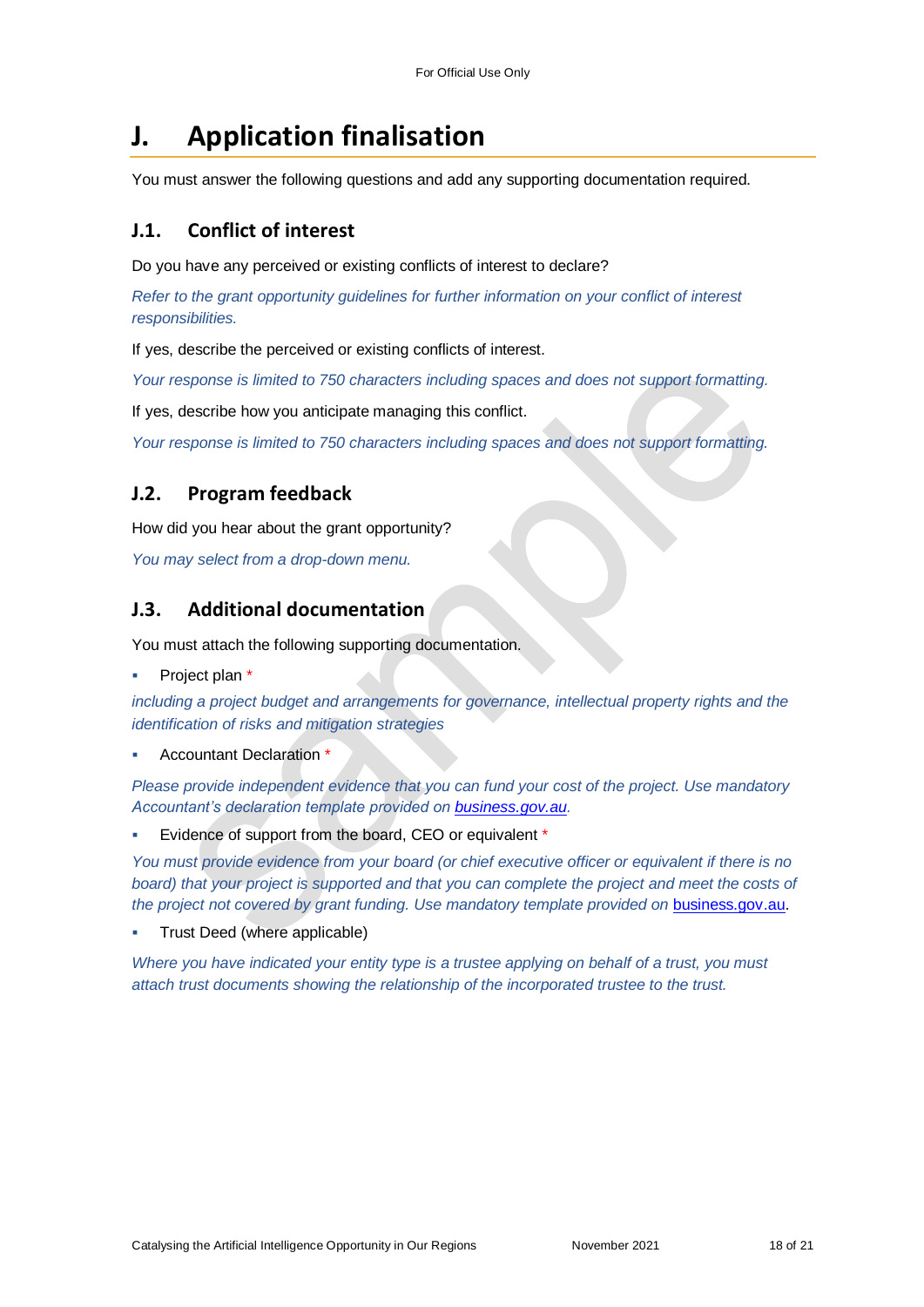## **K. Primary contact page**

You must provide the details of a primary contact for your application. The details include

- **Given name**
- Family name
- **•** Position title
- Email address
- Phone number
- Mobile number
- Primary address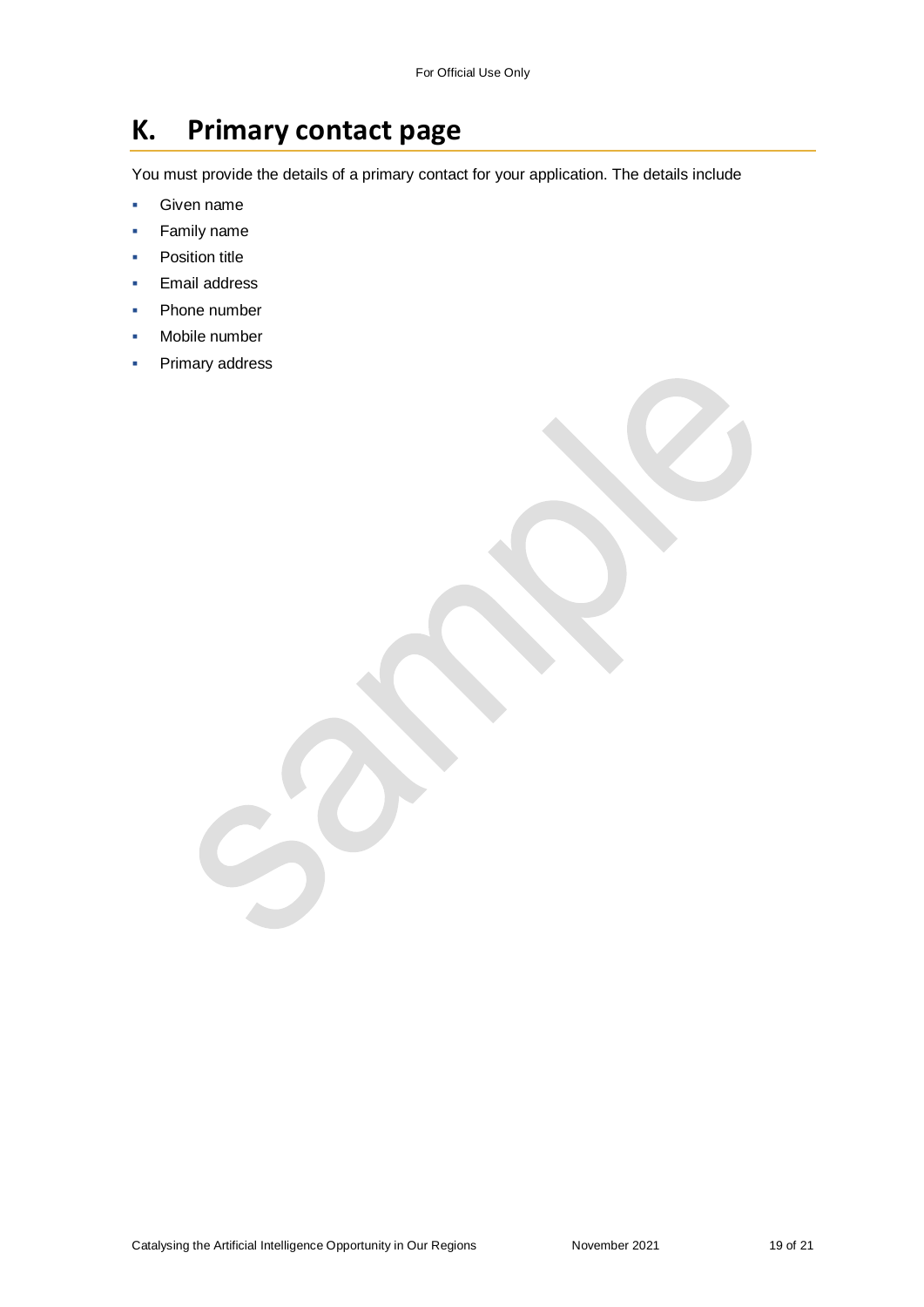## **L. Application declaration**

In order to submit your application you will be required to agree to the following declaration.

### **L.1. Privacy and confidentiality provisions**

I acknowledge that this is an Australian Government program and that the Department of Industry, Science, Energy and Resources (the department) will use the information I provide in accordance with the following:

- [Australian Government Public Data Policy Statement](https://www.pmc.gov.au/sites/default/files/publications/aust_govt_public_data_policy_statement_1.pdf)
- [Commonwealth Grants Rules and Guidelines](https://www.finance.gov.au/government/commonwealth-grants/commonwealth-grants-rules-guidelines)
- grant opportunity guidelines
- applicable Australian laws

Accordingly, I understand that the department may share my personal information provided in this application within this department and other government agencies:

a. for purposes directly related to administering the program, including governance, research and the distribution of funds to successful applicants

b. to facilitate research, assessment, monitoring and analysis of other programs and activities unless otherwise prohibited by law.

I understand that where I am successful in obtaining a grant, the financial information that I provide for the purposes of payment will be accessible to departmental staff to enable payments to be made through the department's accounts payable software system.

I understand that information that is deemed 'confidential' in accordance with the grant opportunity guidelines may also be shared for a relevant Commonwealth purpose.

The department will publish information on individual grants in the public domain, including on the department's website, unless otherwise prohibited by law.

### **L.2. Applicant declaration**

I declare that I have read and understood the grant opportunity guidelines, including the privacy, confidentiality and disclosure provisions.

I declare that the proposed project outlined in this application and any associated expenditure has been endorsed by the applicant's board/ management committee or person with authority to commit the applicant to this project.

I declare that the applicant will comply with, and require that its subcontractors and independent contractors comply with, all applicable laws.

I declare that the information contained in this application together with any statement provided is, to the best of my knowledge, accurate, complete and not misleading and that I understand that giving of false or misleading information is a serious offence under the *Criminal Code Act 1995*  (Cth)*.*

I acknowledge that I may be requested to provide further clarification or documentation to verify the information supplied in this form and that the department may, during the application process, consult with other government agencies, including state and territory government agencies, about